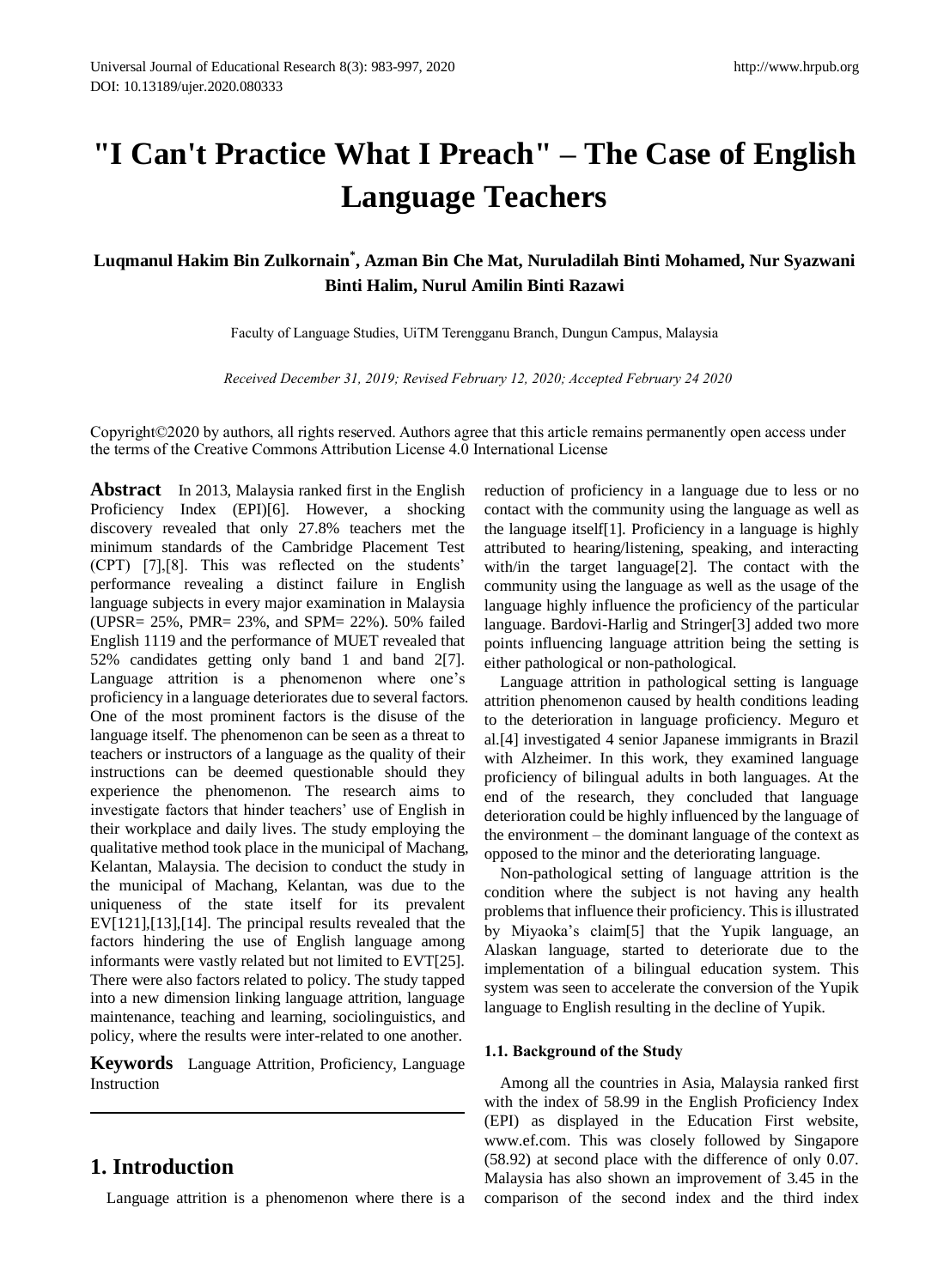published recently[6]. The improvement reflected how the English language proficiency of Malaysians has increased over the period.

The data is however faced with a shocking discovery when it was revealed that from 61,000 teachers in Malaysia, only 27.8% met the minimum standards of the Cambridge Placement Test (CPT) as they were tested[7],[8]. 5.1% were at the basic level and 4.94% were below the basic level. The majority, being the rest of the mentioned groups required uplifting[7] in which the government has launched the Pro-ELT programme to enhance teachers' proficiency. Teachers with band B2 and below for secondary school and band B1 and below for primary school have to undergo this programme with the goal of all English language teachers in Malaysia to achieve band C1[9].

The results were also reflected in the students' performance where from the data by British Council, it was revealed that the failure in English language subjects in every major examination in Malaysia was distinct. The failure rate in UPSR was 25%, PMR 23% and SPM 22%. 50% failed English 1119 and the performance of MUET was also low with 52% candidates getting only band 1 and band 2[7].

Researches on foreign language (FL) or second language (L2) attrition among teachers due to the disuse of English language for certain periods have been conducted. A quite recent study[10] reported that English Foreign Language (EFL) majors faced problems in retaining their vocabulary of the English language which is the target language after leaving university. This was not supposed to happen on them as they need this vocabulary to help them in their teaching of English. These EFL majors can be said to have faced lexical attrition.

Another research by Abbasian and Khajavi[11] also reported that Persian literature teachers who received training in English language also faced the attrition. It was found in their study that the attrition rate de-contextualized lexicon of their English language, overwhelming their contextualized English language lexicon. This happened due to the non-exposure to the target language which is the English language.

In relation to the situation in Malaysia, not all places or states in Malaysia widely use English. An example of this situation can be seen in the state of Kelantan where most of the population do not even use the national language of Bahasa Malaysia, let alone using a language considered as foreign such as the English language. Therefore, in such a situation, limited or even no contact with the English language can be found. Thus, the attrition process of the English language could happen among those who could use English language as their L2.

#### 1.1.1. Language situation in Kelantan

In Kelantan, the language choice of the people is the Kelantanese dialect in which they regard as one of the most influential markers of identity that if a member of the community uses the standard Malay language, he or she will be labelled as "kecek lua" (speaking the outside language). They also regard those who are non- Kelantanse as "oghe lua" (outsiders) and members as "oghe kito" (our people)[12].

The Kelantanese dialect can be regarded as the lingua franca in Kelantan[12] with even the Chinese Kelantanese use the dialect in their everyday conversations and they are very proficient in it[13]. The dialect is widely accepted and widely used in the state of Kelantan that it is even used in formal settings such as in government and private institutions although not in written forms[12].

The use of the dialect is wide-spread and it sometimes becomes a hindrance for people outside of this region as the words in this dialect, although still possess quite a similarity with the standard Malay language, which is the national language in Malaysia, are quite hard to comprehend. This strong identity marker sometimes if not most, rejects other language to enter the setting[14].

## **1.2. Problem Statement**

Language attrition could happen in a community with high Ethnolinguistic Vitality (EV). The language facing the threat of attrition here is not the language of the community but other languages which used to be spoken by member(s) of the community. In conjunction with the study, the state of Kelantan can be considered as a high EV community. The attitude of the speaker itself is shaped through experience and in Kelantan, where the dialect is widely used even in formal settings[12], the perception of the people would be that it is only the dialect which possesses the most importance leading to them to project a negative attitude and not motivated to learn and use other languages (in this case, the English language). Following the activation and inhibition theory, the informants of the present study, the Kelantanese English language teacher, would face English language attrition due to the severance of contact with, and less activation of the English language.

Given the language situation in Kelantan, it is clear that the dominant language in use is the Kelantanese dialect. The Kelantanese dialect, as mentioned by Zuraidah[12], is even used in the formal settings in which the classroom setting is considered one of them. It is clear that the contact with the English language as a whole, and especially in classroom setting, is severed. Not even the national language, the Malay language, could be widely used in this unique state. This could pose problems in English language teaching and learning as a language can undergo the attrition process and this can be due to another language being the dominant at the scene[4]. When teachers themselves are faced with English language attrition, they would not be able to fully carry out their duty as an English language teacher as Wilkerson[2] mentioned that "classroom should afford students as many opportunities as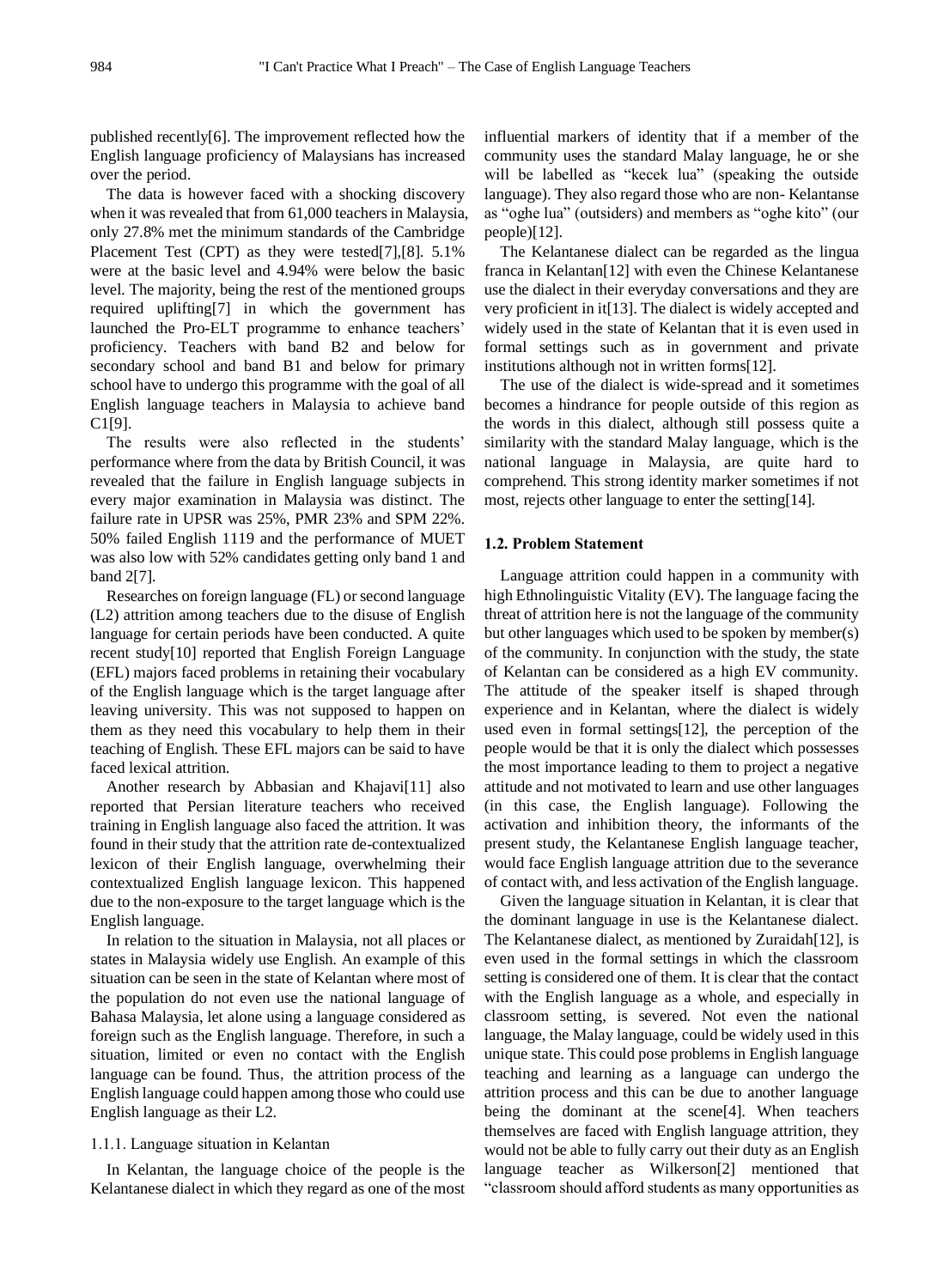possible for input, output, interaction and negotiation of meaning in the target language." Language attrition could hinder the teachers to provide their students with the opportunities for possible input, output, interaction, and negotiation of meaning in English language due to, they, the teachers, themselves are no longer at their best level of competency in English language. Hence, the study of language attrition could provide an insight on the English language attrition phenomenon among English language teachers in this state which implicates on the foreign language teaching and learning[15] in Kelantan.

#### **1.3. Literature Review**

## 1.3.1. The Activation Threshold Hypothesis

The Activation Threshold Hypothesis (ATH) explains that frequently used items are better retained and easily reactivated when needed. Less used items however face gradual loss and replaced by items with frequent use[17].

Activation Threshold Hypothesis (ATH) was proposed by Paradis[18]. In this theory, motivation is also said to have an impact on the activation threshold as it could raise and lower the activation threshold[17]. The Attitude Theory is derived from the work of Gardner and Lambert[19]. The theory explains the relationship between attitude, motivation and use of language. Attitude is formed through perception[20] of an individual towards an entity (e.g. a group of people using a different language as opposed to the one perceiving). Different attitudes and perceptions develop different motivation towards doing or taking part in an event (learning, using, and maintaining a language) related to the particular group or language spoken. This happens as a result of the perception and attitude one has on the member of the group and also due to other reasons one has for example reason to learn the particular language as well as reason of migration into the group that uses the language[19],[20].

Attitude and perception are developed and can be changed with experiences and direct contact with the reality. Positive perception leading towards positive attitude could be achieved from a positive or good experience with member(s) of the group while negative perception causing negative attitude towards a language or the community speaking the language is formed from negative personal encounters with the group[20].

Brown[20] added that the positive attitude benefits language learning and use as learners and users of the language are motivated in learning, using, and maintaining the language. Negative attitude however, hinders positive linguistic choice in which the learners or the users would not be motivated to use and maintain the language thus leading to a possibility of the particular language facing attrition. A positive emotion towards a particular language lower the activation threshold as the user tend to use the language while a negative emotion towards a particular language lead to infrequent use of the language illustrating

the raise in the activation threshold[17].

From the previous paragraph, it can be said that items (linguistic items such as lexical or grammatical items) with high activation require less stimuli for them to be reactivated at times as the activation threshold of these frequently used items are lowered[18]. The theory is highly associated with the frequency of use and reinforcement of an item or a language[16].

While attitude influence language learning and acquisition, it could also lead to language attrition when looked at in the opposing way it works on language learning and acquisition[16]. In relation to language attrition, de Bot[21] mentioned that insufficient activation of linguistic items could be one of the factors leading to attrition. This is illustrated by Andersen[22] mentioning that language which is seldom used or activated tend to face attrition. The studies by Ammerlaan[23] and Hulsen[24] validated this claim where in their research findings, it was found that at least, certain lexical items in a language require more stimuli for them to be retrieved and reactivated.

#### 1.3.2. The Ethnolinguistic Vitality Theory

Ethnolinguistic Vitality Theory (EVT) proposed by Giles et al.[25] describes group's action performed collectively which displays distinctive features that separate them with other groups. This action represents identity marker.

The vitality of ethnolinguistic group is influenced by three class factors namely status, demography, and institutional support factors[26]. The status factors refer to wealth, social status, and social-historic prestige while demography factors are the number of members and the distribution of this number in territories. The institutional support factors refer to the privilege of using the language in a variety of spaces and or institutions such as at home, school, formal and informal situations. Bourhis et al.[26] later mentioned that more vitality is possessed when there is more of privilege towards each of the factors.

Under this theory, Yağmur and Ehala[27] mentioned that the level of Ethnolinguistic Vitality (EV) determines the vulnerability of a language belonging to a group to attrition. They mentioned that high EV group maintain their language and distinctive cultural traits in multilingual settings.

Low EV group language however, as opposed to the high level EV group language, is prone to face language attrition. This is due to the influence that EV has on language use as mentioned by Bourhis et al.[26]. When there is another group with higher EV, the language of the group with a lower EV faces threats as their use are impeded by certain factors as mentioned in the above paragraph as they do not have the privilege to be used in certain places. This leads to the language with the low EV to attrite or being replaced by the mainstream language as minimal maintenance of language use is practiced by the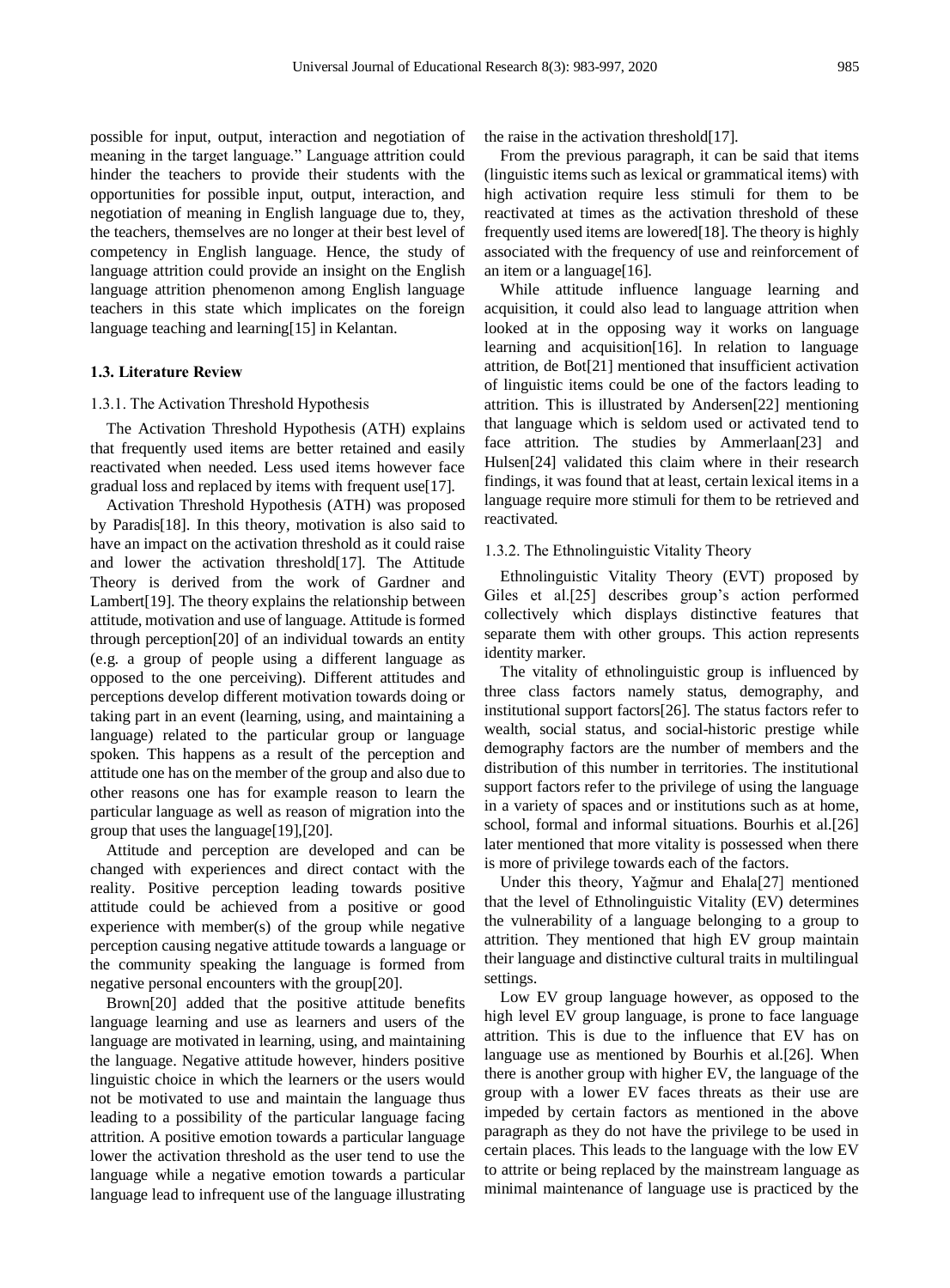group members.

# 1.3.3. Identity, Attitude and Attrition

People always hold incorrect conception which is the choice of language stands for their identity and preference of culture. According to Fei et al.[28], young Malaysians who speak good English are more often labeled as "others" such as 'bukan Melayu' (non-Malay) who are excluded from the same ethnic community. For some Malaysians speaking English too often means rejecting their own origins and culture.

This might be one of the vital reasons why Malaysians, especially suburban local people, evade speaking English and instead use their dialects to show solidarity and affability of same race. The perspective that language is tightly linked with personal identity might influence the motivation and attitude of both teachers and students implementing English with their colleagues or fellow friends in daily lives. The teachers may intend to pursue identity and sense of belonging in their working place.

Sometimes, teachers use the dialects in the classroom as a result of the needs of students rather than their limited command of the target language. According to Azman et al.[29], from other studies they found out that English teachers intended to use Bahasa Malaysia instead of English to teach English, this was because using students' first language can help students understand English language better, especially among low proficiency learners. And students even required instructors to translate text from English to their native language so that would be easy for them to solve difficulties and acquire knowledge.

This is corroborated by the finding of Hayes[30] that teachers even used dialects to aid students in understanding English grammar rules. English language syllabus of Malaysian secondary school consisting of most frequent English words cannot be used to prepare students to fulfill the tertiary level in which college students are expected to comprehend academic text in English and to accommodate to lecturers teaching fully in English[31]. This might be one of the reasons that instructors' use of English is fading away. Conversely, the amount of first language has been increasing to facilitate students.

The review on the language teaching and learning in Malaysia can be related to the Ethnolinguistic Vitality Theory by Giles et al.[25] as well as the relationship between attitude, motivation and use of language proposed by Gardner and Lambert[19]. The study by Fei et al.[28] can be related to the EVT which is related to identity. The influence of EVT on the use of the English language later has an impact on the motivation of the language use itself that it could interfere with the use and maintenance of the English language thus contributing to the language attrition.

The study by Azman et al.[29] and Hayes[30] stated that the use of L1 in teaching English as a second or foreign language is as an aid for students' comprehension.

However, this situation depicts the hindrance of using the English language itself. What is more is that teachers teaching via this method themselves failed to provide as much exposure of the English language[2], thus impeding potential acquisition of the language by the students, at the same time, limiting their own use of the English language. This could lead to the attrition process to occur in the teachers' English language. This can be related to Gardner and Lambert's[19] proposed relationship between attitude, motivation and use of language as the disuse of the English language itself could have a high possibility of causing language attrition.

Having mentioned about language attrition and the poor proficiency of English language among the instructors in the instruction, this seems to be a serious case that could hinder the language learning and teaching process and its effectiveness. This is due to not being able to fulfill one of the roles of language instructor which is to provide as much opportunities for output, input, interaction and negotiation of meaning in target language[2], in this case, English.

# 1.3.4. Factors of Attrition

Quoting Andersen[22] "language attrition is a special case of variation in the acquisition and use of a language or languages can best be studied, described, explained, and understood within a framework that includes all other phenomena of language acquisition and use", Schmid et al.[32] discusses the Dynamic Systems Theory (DST) framework. In relation to the framework, the authors listed factors contributing to attrition as found in previous works of others. These factors found are personal background factors, input and use factors, and personal attitudes and experience factors.

Of all these factors, it was found that the first two factors did not have linear connections to language attrition and seemed to be complex to explain but, the last one, being the attitude and experience factors, seemed to have an observable connection to attrition process of a language. Having that being mentioned, due to the dynamic interaction between these factors, the external factor of age onset of migration did provide an effect leading to language attrition. From the discussion, it was mentioned that L1 language maintenance and attrition differ for speakers with full exposure of L1 at post puberty and pre-puberty.

The difference in L1 language maintenance and attrition for speakers with full exposure of L1 at post puberty and pre puberty was discussed using findings from two previous studies which are the work of Schmitt[33] and Schmid[34]. In Schmitt's[33], it was found that the subjects' instrumentative case was affected by attrition as from the whole test, it was only accurately used in more or less one third of the obligatory contexts.

The study also explained that the tasks used in measuring attrition can also be erroneous as they can contribute to cognitive load. This cognitive load increased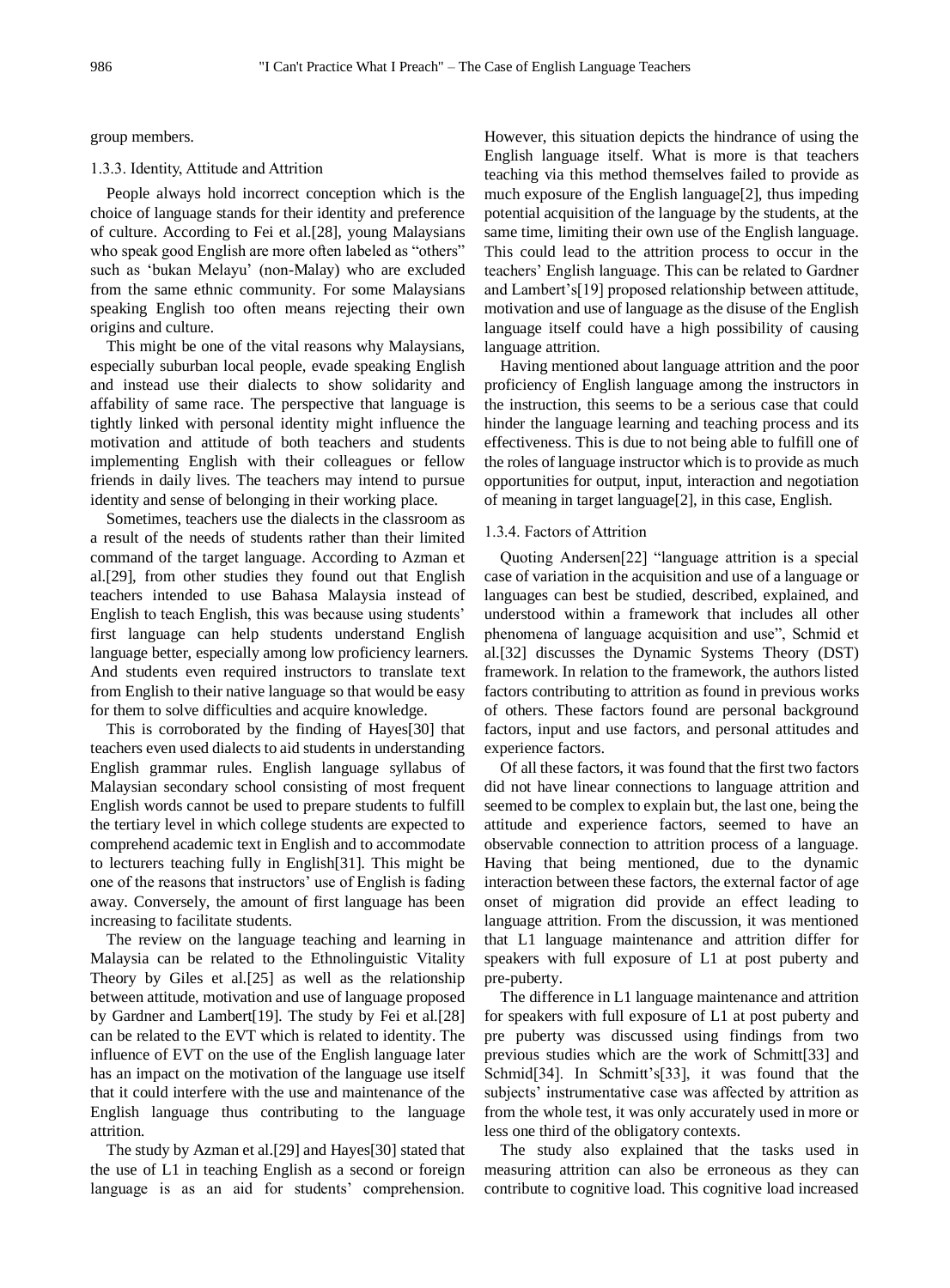with time taken for the tests as well as the increasing complexity of the test items themselves. From the discussion, it was mentioned that even monolingual native speakers' performance could fall to the same level of the L2 learners' performance. Therefore, the authors concluded that "…the best and most natural way of ensuring that a participant applies her cognitive resources to all aspect of the message is to simply make her do what human beings normally do with all language: speak."[32].

Schmid et al.'s[32] work has contributed to the realization that one of the factors of attrition in singular would not always have a direct effect on a language leading to attrition as attrition is a non-linear process. However, being one of the strings entangled together, these factors altogether could pose effects on languages leading to the attrition process of languages. Another revelation is that although test can be an instrument to measure attrition, it also however, has another negative impact in where the test itself contributed to cognitive burden that the use of language in study was not in its natural form of use.

Schmid[35] studied first language attrition among migrants in L2 setting. In her study, she distinguishes two types of L1 attriters which are those whose migration took place after puberty or those who have total acquisition of the L1 and attriters whose migration took place before puberty or those whose acquisition of L1 is yet to complete. For the first category, it was found that the level of attrition in L1 was lower compared to the latter category. This was due to their competency in the L1 itself before the migration to L2 setting that the L1 knowledge was frequently rehearsed to a point it does not need more stimuli for reactivation for later use. However, although attriters with total acquisition glitches in communication in L1 could still be found, this was not due to their L1 has become lost or forgotten but due to intervention from L2.

Another finding in Schmid's[35] study revealed that the disuse of a particular language did not completely prevent attrition. It was found that the disuse in informal L1 communication did not lead to attrition in L1. However, the disuse in formal L1 communication has an impact on L1 attrition. This was because in informal settings, most participants were bilinguals. Hence the intervention of L2 was minimal as participants kept on switching between codes. However, in a formal setting, it was inappropriate to code switch. Therefore, should the formal setting was in L2, then there would not exist space for L1 to be used hence leading to language attrition in the L1. The author concluded her study to shift a further study on attrition from focusing on L1 and L2 to focusing on dominant language and non-dominant language.

This study contributed to the revelation of the connection between acquisition of a language with language attrition. Total L1 acquisition of a language before migration or immersion in another language setting hindering the frequency of use somehow helped in L1 language maintenance that even though the duration of the disuse of the language was long, due to the total acquisition, the L1 was still retained and not much of stimuli or effort were needed for activation when needed.

Another contribution to the study is that the role played by L1 and the situation of the use of L1 influence L1 maintenance and retention from attrition. The use of a language, or in this case the L1, in formal activities minimized the competition from another language at hand thus better retained the L1. This happened due to the inappropriateness of code switching in formal exchanges or communication in where only one language was used at all times in this situation.

Bardovi-Harlig & Stringer[3] in their work "Variables in Second Language Attrition" defined attrition as loss of language as a result of contact with the language of the community or the majority or the loss of language in individuals in either pathological – an example would be the condition studied by Meguro's team[4], or non-pathological settings.

In this study, they mentioned about two variables affecting attrition. These are linguistic and extralinguistic variables. Linguistic variables are lexical and morpho-syntactic influence of dominant language, frequency of input, loss of morphological complexity, and a reduction in registers of use. Extralinguistic variables include age, length time without input and language maintenance motivation.

From previous studies on language attrition, some recurring variables and areas in language proficiency affected by language attrition can be observed. The most recurring variable is the frequency of input and output in where the use and exposure to the dominant language are greater as opposed to the non-dominant language. The recurrence of language proficiency area affected is on lexicon rather than grammar in where speakers tend to forget words rather than how to construct the sentence structure.

# **2. Objective**

The aim of the study was to investigate the factors leading to English language attrition among the English language teachers in Kelantan. Focus were given on the factors hindering the practice of the language.

# **2.1. Research Question**

To fulfill the aim of the study, a research question was formulated.

What are the factors that hinder the teachers' use of English in their workplace and daily lives?

# **3. Methods**

## **3.1. Qualitative Approach**

Researches employing quantitative method tend to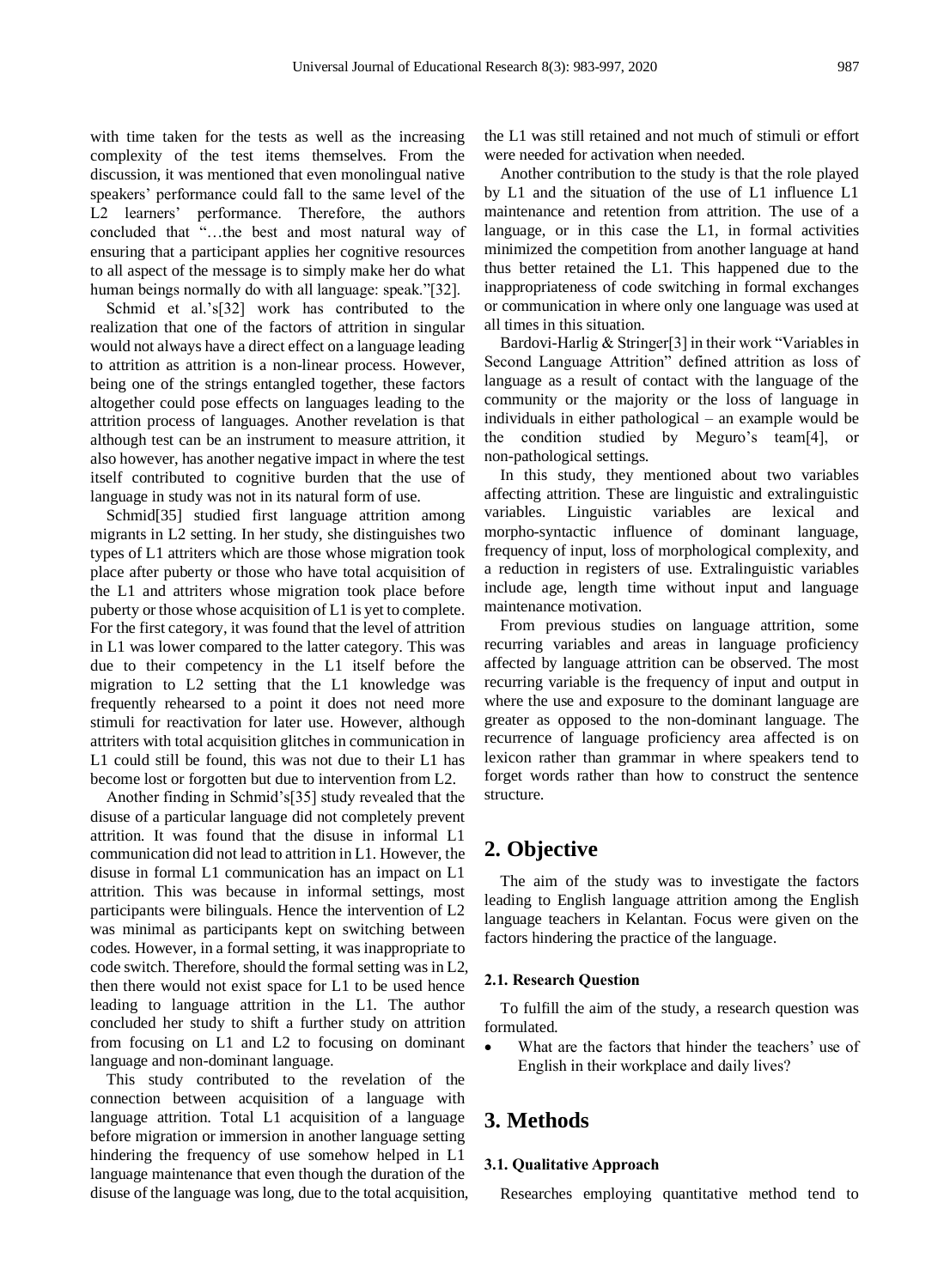overgeneralize phenomena to a wider scenario. It is "weak in understanding the context or setting… that participants' personal bias and interpretations are seldomly discussed"[36],[37].

Crotty[38] mentioned that the construction of meanings is based on the person's engagement with the world he or she is interpreting. This engagement is based on the history or the society; culture, and to come to an in-depth-understanding of a phenomenon related to human, an approach which is inductive in manner is deemed necessary and such approach can be found in the qualitative process. Since the study examines factors contributing to a human phenomenon; the English Language Attrition, the qualitative method is seen as the most suitable to implement.

Furthermore, the qualitative approach also provides detailed explanation on the research problem through exploration with fewer subjects[39].

#### **3.2. Instrument**

#### 3.2.1. Interview Questions

The interview questions revolved around the factors leading to the deprivation of the use of English in daily and workplace lives. These questions were triggered using the factors (linguistics and extralinguistics) of language attrition as outlined by Bardovi-Harlig & Stringer[3] and the Ethnolinguistic Vitality Theory (EVT) proposed by Giles et al.[25].

#### **3.3. Sampling Method and Informants**

# 3.3.1. Sampling Method

The study employed stratified purposive sampling method[40] which enabled the research to find similarities or irregularities across the subgroups of the participants. Although the participants were derived from the same group (English language teachers in Kelantan), they were divided into 3 subgroups as discussed in the following paragraphs.

#### 3.3.2. Informants

The participants for the study were teachers teaching in one area of Kelantan which is the district of Machang. 9 teachers were selected for group interview sessions. 3 teachers representing each of the three school types were selected to undergo a semi structured interview session pertaining to the factors causing the hindrance of English language use in Kelantan leading to English language attrition. The criteria of the selection were teachers who have been teaching English language for between 3 and 20 years and have been teaching in various areas. These criteria were posed as Bardovi-Harlig & Stringer[3] mentioned in their research design, citing others[41],[42],[43],[44],[45],[46],[47],[48] that attrition could happen in durations as short as 3 months up to 50

years of severance of contact with the language facing attrition.

# **3.4. Data Collection**

The data collection involved the informants being interviewed in three separate semi structured interviews in small focus group interview sessions. This was due to the stratified purposive sampling method[40]. The interview sessions were based on the classification of schools as the followings:

- School  $A =$  School with High Achievement
- School B = School with Moderate Achievement
- School  $C =$  School with Poor Achievement

Each of these focus group interviews consisted of only 3 teachers.

Another reason for conducting the interviews in smaller group was that it would provide the researcher with rich insights from the teachers. Due to more time available for the teachers to react and respond to the interview questions, they could provide better insight on the topic discussed[49].

## **3.5. Research Procedure**

The interview questions were semi structured. They revolved around the factors leading to the deprivation of the use of English in their daily and workplace lives. These questions were triggered using the factors (linguistics and extralinguistics) of language attrition as outlined by Bardovi-Harlig & Stringer[3] and the Ethnolinguistic Vitality Theory (EVT) proposed by Giles et al.[25].

The interviews were conducted as focus group interviews with teachers being grouped into 3 focus groups according to their strata; teachers from high achieving, moderate, and poor achieving schools. The moderator acts with minimal involvement as to provide teachers with more speaking opportunity as to contribute and react to the issue discussed.

"…if the goal is to learn something new from the teachers, then it is best to let them speak for themselves."[49]

The data gathered from the interview were used to explore other factors and to gain more insight on the English attrition phenomenon taking place among the English language teachers in the state of Kelantan.

The responses of the interview were recorded using recorder software found in normal Samsung Android smartphones. These recordings were cleaned using Audacity[50].

The recordings were then transcribed into 3 different documents representing each session. Then, from the transcription, adapting the method by Krueger & Casey[51], responses were grouped into the questions but still separated within the population strata. Then, each response was tagged for their relevance towards the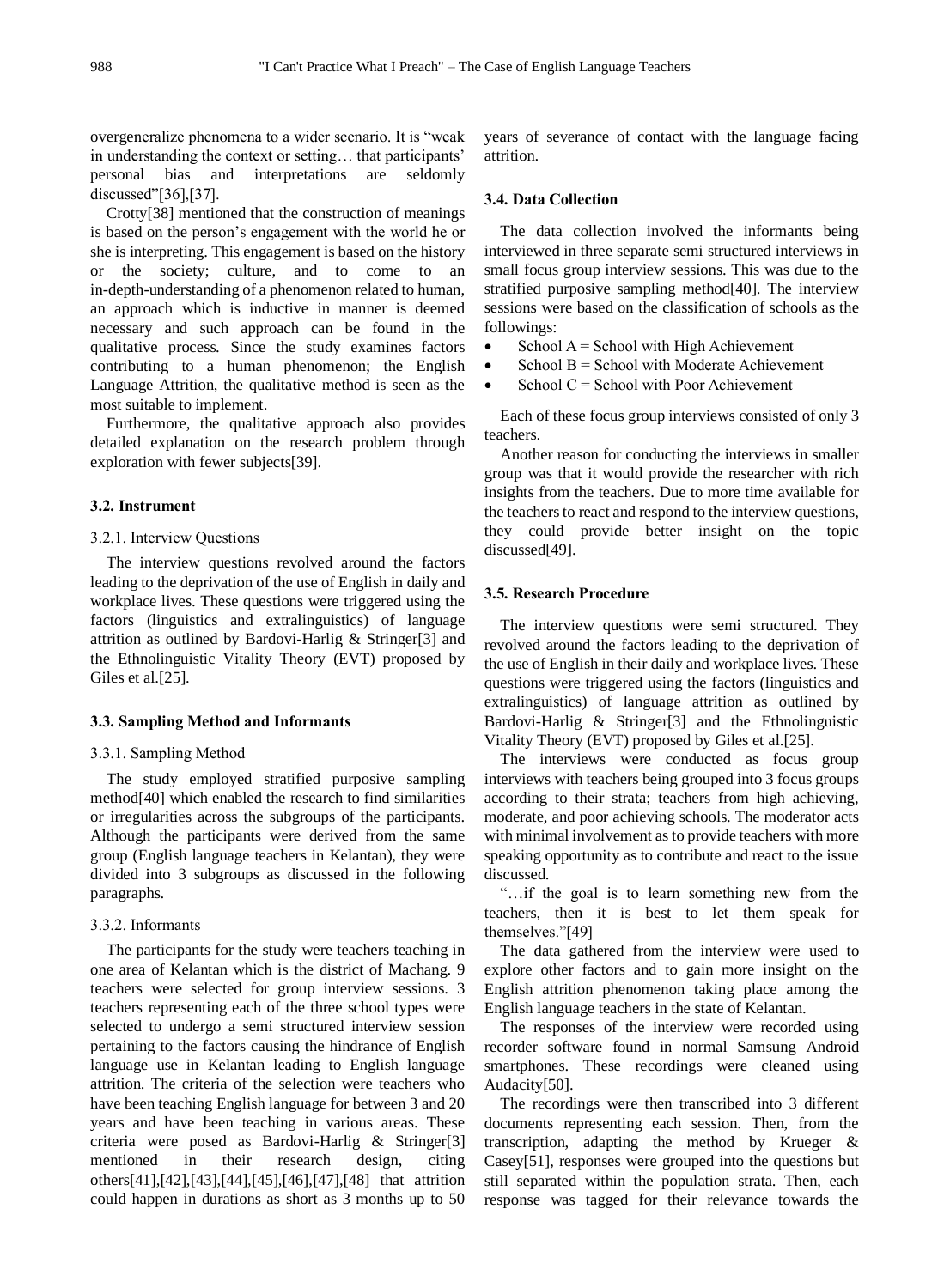question.

From these responses, factors leading to English language attrition among Kelantanese English Language Teachers were determined.

## **3.6. Data Analysis**

The analysis on the structured interview was done by grouping the responses into within the population strata. Then, each response was tagged for their relevance towards the question. From these responses, factors leading to English language attrition among Kelantanese English Language Teachers were determined.

# **4. Results**

Table 1 displays themes found in teachers' responses to the interview questions

From Table 1, certain themes appear more than once in the responses as they kept on being repeated when different factor was asked. The theme of "acceptance" appears in IQ1, IQ2, and IQ4. The theme "proficiency" appears in IQ1 and 2 while the theme "environment" appears in IQ1 and IQ4. Other themes are seen exclusive to each factor.

Due to the recurring themes, the total 20 listed themes were reduced to 15 different themes. From the 15 themes found, several themes are not related to Ethnolinguistic Vitality Theory. These themes are listed below:

- Aiding comprehension
- Education board
- School policy
- English not a passing subject
- Seniority complex
- proficiency
- Difficulty to explain words
- Teaching more than 1 subject

| <b>Themes</b>                |                                  | <b>Responses</b>                                              |                                                           |                                                        |                                                        |
|------------------------------|----------------------------------|---------------------------------------------------------------|-----------------------------------------------------------|--------------------------------------------------------|--------------------------------------------------------|
|                              |                                  | <b>Interview Question</b><br>$1 (IQ1)$<br>(Teachers' Factors) | <b>Interview Question</b><br>2(IQ2)<br>(Student's Issues) | <b>Interview Question</b><br>3(IQ3)<br>(Policy Issues) | <b>Interview Question</b><br>4(IQ4)<br>(Social Issues) |
| Related to<br><b>EVT</b>     | Acceptance                       | 5                                                             | 3                                                         |                                                        | 4                                                      |
|                              | Bias thinking                    |                                                               |                                                           |                                                        | 1                                                      |
|                              | Tendency to revert to<br>L1      |                                                               |                                                           |                                                        | 1                                                      |
|                              | No opportunity/<br>contact       |                                                               |                                                           |                                                        | 1                                                      |
|                              | Environment                      | $\overline{4}$                                                |                                                           |                                                        | 3                                                      |
|                              | Comfort                          | 3                                                             |                                                           |                                                        |                                                        |
|                              | Interest                         |                                                               | 1                                                         |                                                        |                                                        |
|                              | Attitude                         |                                                               | 2                                                         |                                                        |                                                        |
| Not Related to<br><b>EVT</b> | Aiding comprehension             |                                                               | $\overline{2}$                                            |                                                        |                                                        |
|                              | English not a passing<br>subject |                                                               |                                                           | 2                                                      |                                                        |
|                              | Difficulty to explain<br>words   | $\overline{2}$                                                |                                                           |                                                        |                                                        |
|                              | Seniority complex                | $\mathbf{1}$                                                  |                                                           |                                                        |                                                        |
|                              | Teaching more than 1<br>subject  | 1                                                             |                                                           |                                                        |                                                        |
|                              | <b>Education</b> board           |                                                               |                                                           | 1                                                      |                                                        |
|                              | Proficiency                      | 2                                                             | 2                                                         |                                                        |                                                        |
|                              | School policy                    |                                                               |                                                           | $\overline{4}$                                         |                                                        |

**Table 1.** Themes and Responses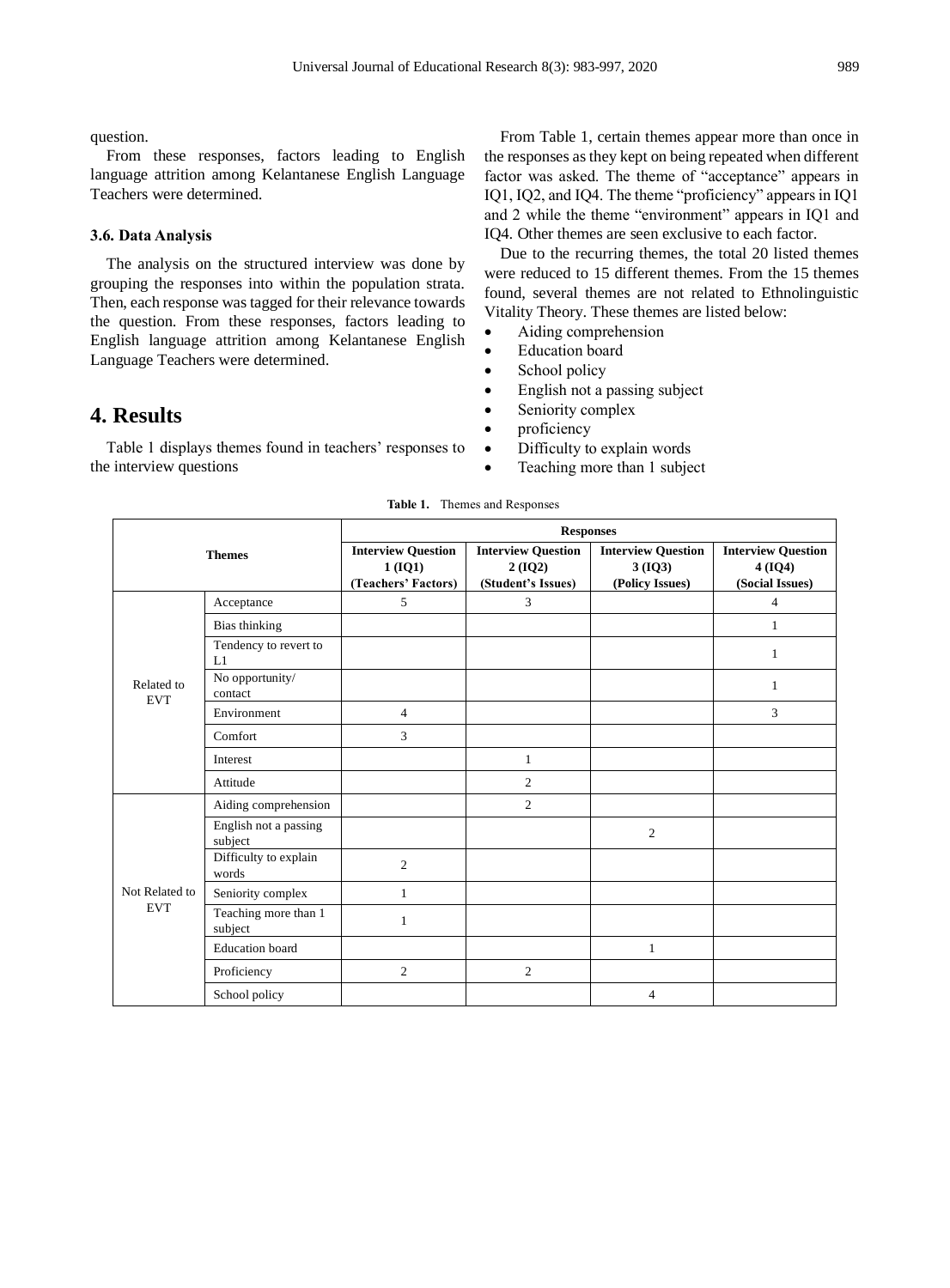17 responses were found not to be related to Ethnolingiustic Vitality Theory. This is so as they were not caused by the society and the surrounding but derived from factors such as law and policies, the nature of work, as well as the "self" such as teachers' and students' own proficiency.

Themes related to the Ethnolinguistic Vitality Theory by Giles et al.[25] are listed in the followings:

- **Acceptance**
- No opportunity/ contact
- Comfort
- **Attitude**
- Bias thinking
- Tendency to revert to L1
- **Environment**
- **Interest**

28 responses were found on these themes to be related to Ethnolinguistic Vitality Theory. This is due to their relation to "society". The proceeding analyses discuss the responses found in each theme. The analyses are structured according to the 4 main factors which are teachers' factor, students' factors, policy factors as well as social factors.

# **4.1. Teachers' Factors**

"Is there any issue regarding to teachers that hinders the use of English language in your workplace and your daily life interactions?

# 4.1.1. Acceptance

The theme acceptance appeared in all three interviews in where respondents mentioned that they wanted to be accepted by other teachers. For this reason, instead of practicing English, they use the Malay language or the dialect. Responses are presented below:

The responses stated that it is hard in reality to use English as illustrated in the first example below:

P1 … in order to be accepted, I have to use our mother tongue at times in order to be accepted… I want to be accepted among friends and I'm not talking about students I'm talking about you know teachers in ...

(School A, 26-31)

P3 ... if you cannot beat them, just join them... (School B, 46-62)

The use of English could lead to them being labelled as showing off. Therefore, the respondents, although aware of the fact that it is detrimental to their English language proficiency, have to abandon the English language. This is explained below:

P1 …I think we are worried that other people might look at us and think we are showing off or something.

(School B, 46-62)

Another reason for not using English as mentioned in the following examples is that respondents do not wish to be outcasts.

P3 …if you are in my shoes, being a single male teacher teaching in morning session, and I have to have friends, last time…

(School B, 86-94) P2 …we don't want to be the outcast (School C, 90-99)

# 4.1.2. Comfort

Another emerging theme is the comfort of using the English language. The interview with the teachers in school with high achievement reveals that even though no negative perception towards them are felt when they are using English in public, they just do not feel comfortable of using the English language. This is illustrated below:

P1 … They they will surely accept us as the way we are. We teach English. But then, we are not comfortable at times

(School A, 48-58)

Another reason leading towards the uncomfortable feeling is that they do not feel "natural" when using English in public as they always get replies in Malay.

P1 … we want to speak English…it doesn't feel natural…especially in Kelantan…they respond to us …aaa in in BM …

(School B, 27-31)

The hustle in providing a lot of explanation as it is stated that sometimes it is hard for people to understand them is also another factor leading to the teachers not feeling comfortable using English in public.

P1 …it feels unnatural to speak English in Kelantan…when you speak English, you have to explain because people cannot follow you. I'm not just talking about speaking English in classroom…

(School B, 40-48)

# 4.1.3. Environment

Environment also plays crucial roles in the use of English at school. Teachers from all three interviews shared their own experience teaching in other schools, mostly outside Kelantan, mentioned that the environment in their previous schools encourage the use of English. However, the present schools they are teaching in do not provide the opportunity for them to practice the use of English.

The example from a respondent in the School A stated that it is even uncommon for interactions between students and teachers to be in the Malay language in her previous school. The transcription can be seen below:

P2 …I did my practicum in a convent school…they were very comfortable using English and also even the teachers…they teach Kemahiran Hidup, when the students came to see her, she will switch into English …

(School A, 67-86)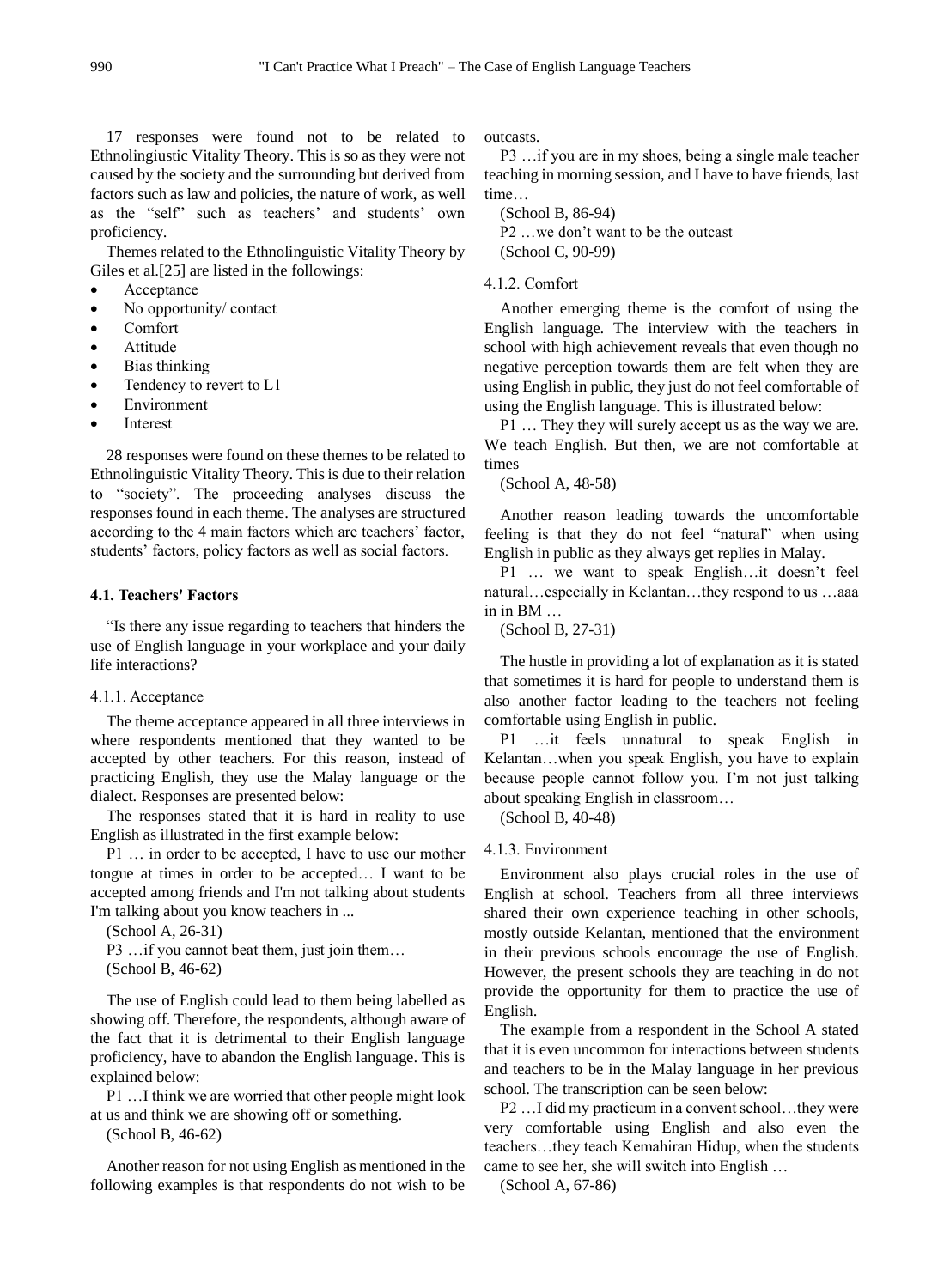Another response from another teacher in School A stated that even Kelantanese teachers who meet another Kelantanese would use English among each other when she was teaching outside Kelantan.

P1 …So I remember like Cikgu XXX from Kelantan, so he taught aaaa Geography, but whenever he saw me, he would speak English…

(School A, 96-109)

Responses from teachers from School B and School C reveals that mostly everyone in the school, the teachers who are talking other subjects, the administrators, and even the janitors use English in schools which they had taught previously.

P2 … I had nine years of experience there in Kuantan…everybody is actually speaking English…even the cleaners, yes, they are speaking English…

(School B, 68-74)

P2 … I was in Johor previously… most of the teachers there, they spoke English…But when I came here … the situation in Machang, they prefer, they are comfortable using their own dialect instead of using English.

(School C, 50-65)

# 4.1.4. Seniority Complex

Under this theme, responses by a participant from School A revealed that she was feeling inferior to speak in front of senior teachers. However, when she became a senior herself, she somehow felt the need to lead thus improving her confidence.

P3 … when I was first teaching… there were senior teachers so I was quite the junior so, everytime I have to speak especially in the assembly, I would, … prepare myself… I was very worried and … frightened … to be speaking in front of everybody…

(School A, 118-147)

4.1.5. Difficulty in Explaining Words

Teachers from high achieving and School C s confirmed that they sometimes forget certain English words thus leading them to revert to Malay

P1…when we use English when teaching literature… when you go into the meaning, it's very difficult to explain and … a word of BM came in your mind which is easier to explain…

(School A, 159-171)

P3 …sometimes when I was teaching in the classroom, sometimes I cannot remember the words. Usually the ones that we use daily right? Sometimes it's lost because of the influence of Kelantanese dialect

(School C, 161-163)

### 4.1.6. Teachers' Proficiency in English

Another theme which is only discussed by teachers in School B is teachers' proficiency. Due to not being English optionist teachers, some teachers are stated to not have fluency in English.

P1 …I think one of the factors regarding teachers' issue is that they are not fluent themselves… some of them, they are not optionists…

(School B, 17-25)

P2 … English teachers also mispronounce the words but I dare not to say anything also especially the grammar usage right? Because they are not optionists…

(School B, 199-202)

4.1.7. Teaching More Than One Subject

The emergence of this theme is only found in the interview with teachers in School B. Due to having to teach more than one subject, teachers have to juggle between English and Malay as certain subjects are taught in Malay. Hence impeding their use of English at times.

P3 … Ok some teachers, they are burdened by the fact that they have to teach more than one subject… they have to juggle between these two subjects…it brings out a lot of confusion…they just cannot cope up with all these hurdles…

(School B, 32-37)

# **4.2. Students' Issues**

"Is there any students' issue that hinders the use of English language in your workplace and your daily life interactions?"

4.2.1. Aiding Comprehension

One of the students' issue leading towards teachers using L1 instead of English is in aiding students' comprehension. A response by a teacher in School A revealed this reason and later on added that certain complex text left them with no choice but to use L1 in order not to further confuse their students.

P1 …I would say aaa I, this is umm one of the major reasons aaa I would use BM with them because of their ummm aiding their comprehension, helping them to understand.

(School A, 190-192)

P1 … when it comes to the point where complex structures are used and students are asking question…you can't help it sometimes. You have to explain all words, phrases, sometimes in BM, yeah, that will be more helpful at times.

(School A, 348-352)

#### 4.2.2. Attitude

Students are found to have the tendency to not use English even in crucial situations. A response from a teacher in School A stated that the students do not even want to use English to ask permission just to go to the toilet and are willing to hold their urges. The teacher further elaborated that those who try to use English often receive demotivating reactions from friends.

P2 …some of the students, they even, they hold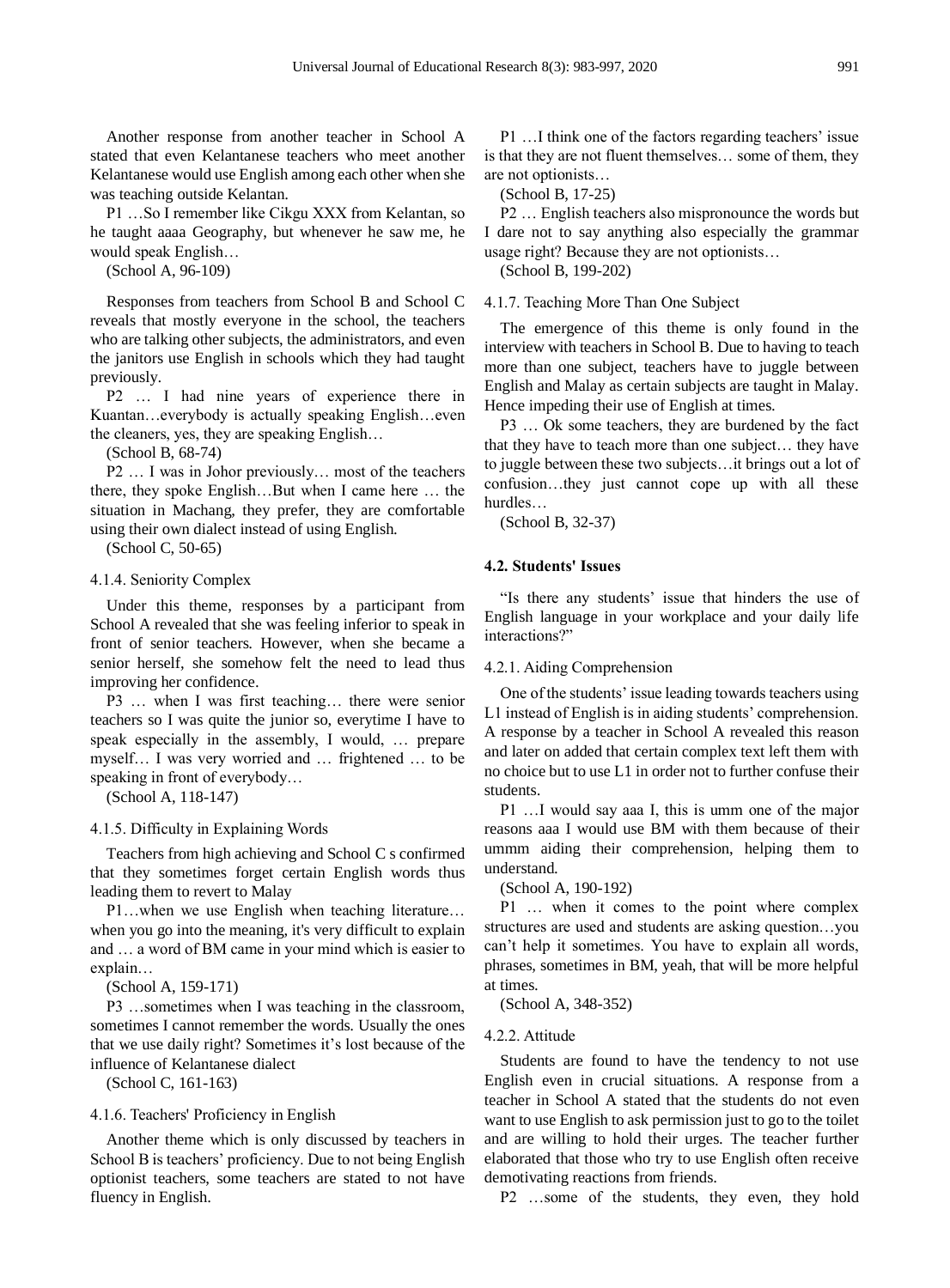themselves not to go to the toilet because they don't want to speak in English. They, they are just afraid, just aaa very, really afraid to say that "teacher, may I please go out"...

(School A,220-232)

The response from a teacher in School B mentioned that there are students who will go as far as to mock teachers who are using English.

P2 … I could actually hear he was shouting, "oh, kecek oghe puteh napok teh!" (oh, looks like someone wants to speak English) he told me that, and then, the other students were actually, "woooo, cikgu baghu kecek oeghe puteh, cikgu baghu kecek oghe puteh" (wooo, the new teacher is speaking English)

(School B,73-80)

#### 4.2.3. Interest

Another theme emerging from the interview is "interest". This theme is found in the interview with teachers from School B as the teacher mentioned that trying to find topic related to English in entertainment is hard as most students do not watch English entertainment. Instead, they only watch Malay entertainment.

P1 … when I talk to my students, when I talk about some tv programmes I watched, many of them don't watch those programmes. They watch Malay dramas so they don't have that much exposure to English…

(School B, 104-110)

## 4.2.4. Acceptance

From the interview, the theme "acceptance" emerged in all interviews. It is being discussed extensively by teachers in School B and also in School C. Another emergence is in the interview with teachers from School A. These responses are however contrary to responses in moderate and School C. The following exchanges are from the interview with teachers in School B:

P1 …I find, when you try to be an English teacher, students are scared of us. We want to be popular with our students and also we want them to like us…to be friendly, we cannot strictly use English because they no longer see us as a person, they see us as English, English, scary, run away…

(School B, 163-190)

From the discussion, it is found that students tend to isolate themselves from English language teachers when teachers are using the English language. They view the teachers not as human and English not as a language but an alien entity. This also happen even the teachers are trying to be friendly with the students. Being aware that the students face moments of embarrassment while they struggle to find words in English, the teachers themselves switch to Malay to save the students from these moments of embarrassment. This happens even though teachers themselves know that what they are doing would defeat their purpose of teaching English.

The responses found in the interview with School C is

also quite similar to the ones in School B. One respondent stated that students suddenly become friendlier when the Malay language is used. The response is illustrated below:

P3 …hence the gap between us and the students, when you speak English, the gap is far… but when we speak Malay, they become friendlier,

(School C, 216-217)

The interview with teachers from School A however reveals interesting responses regarding this theme. The following exchanges illustrate the situation in the School A.

P3 …Because this is quite a good school…all the selected students are here…So it's different from the daily school outside there so our students, I should say that I our students are one level higher in that sense

(School A, 353-361)

Students acceptance towards the teachers are seen to be unwavering even when the teachers are using English as it is state that the students are aware of the teachers' profession of teaching English. Therefore, their acceptance towards the teacher is neutral.

#### 4.2.5. Students' Proficiency

Another emerging theme when asked about students' issue that impedes teachers' use of English is "students' proficiency". Students' proficiency influences teachers' use of English as sometimes, students get confused with the explanation due to their insufficient understanding on what is explained. This is illustrated in the following response:

P2 … we explain to them, in English, they would be confused. They'll say "teacher, BM la teacher". That's when we have to switch to BM

(School A, 341-344)

Another issue pertaining students' proficiency is that when they struggle to find words in English when using English with the teachers, they tend to feel embarrassed. The teachers, being aware of this fact, in order to save the students from the moments of embarrassment, switch to the Malay language. This is illustrated by the response below:

P3 …one of the students greeted me in English…I saw him was struggling just now...I switch to Bahasa Melayu. But I know that he was trying…but …the duration, moments of embarrassment maybe, that he would encounter by trying, struggling to find the right word to speak, so I just switch code to BM…

(School B, 181-186)

#### **4.3. Policy Issues**

"Is there any issue regarding to policy that hinders the use of English language in your workplace and your daily life interactions?"

#### 4.3.1. Education Board

Responses by teachers from School A stated that the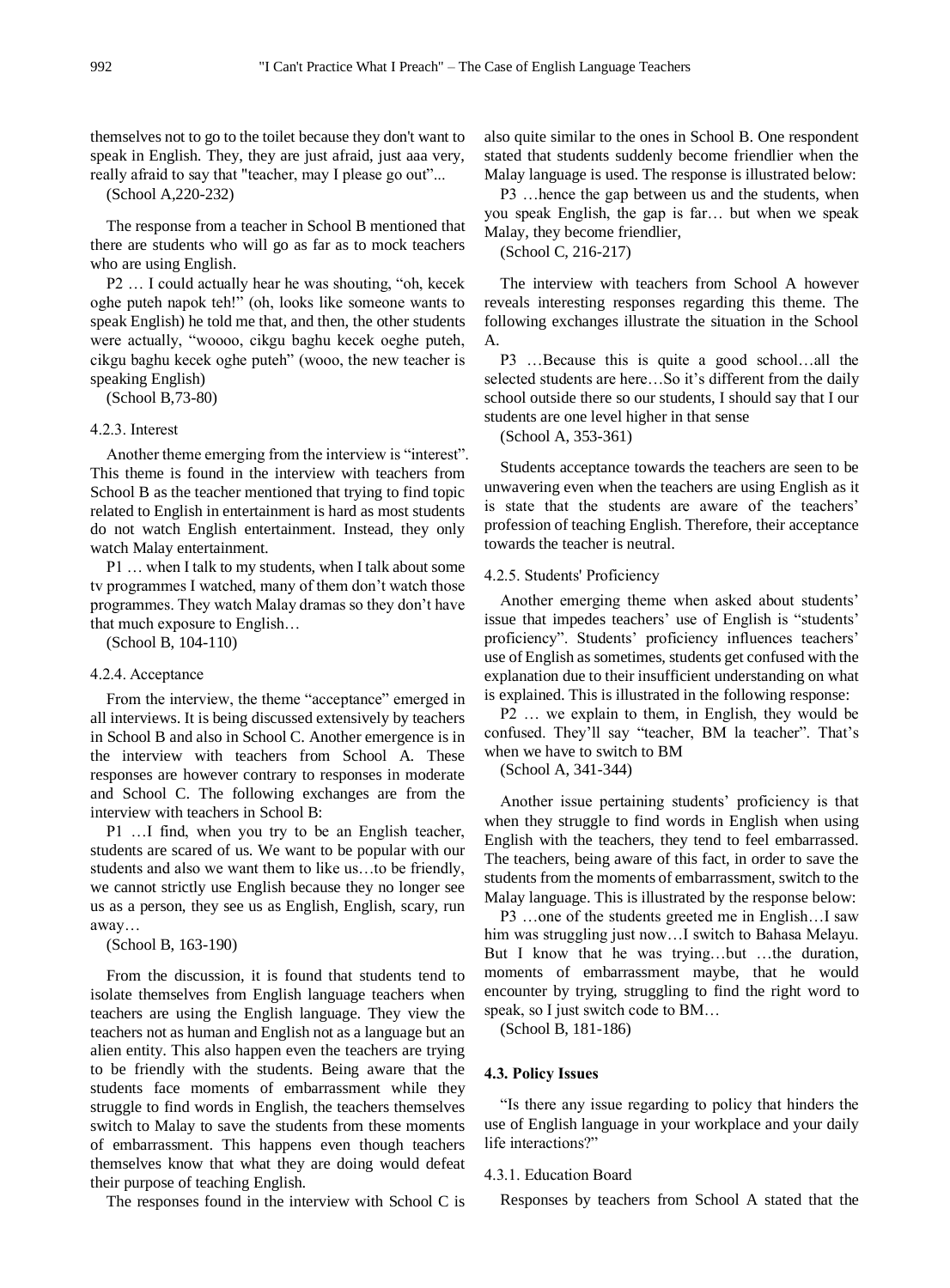state education board do not have much activities encouraging the use of English language.

P1 …not much for English, again even for PPD level, even for JPN

(School A, 560)

The lack of activities encouraging the use of English language leads to the hindrance of the use of English language this factor is made worst by the policy of the school itself. This illustrated by responses in the proceeding theme "school policy".

#### 4.3.2. School Policy

In continuity of the previous theme, teachers from School A also mentioned another interesting factor regarding the theme "school policy". This factor is however, exclusive to the particular school as this school is not like other schools as this school is of a national religious school type. The school treated English differently as mentioned below:

P1 …in our school… English language is treated differently...the way our superiors looking at the subject... So the way our superiors treat English is different here…

(School A, 533-547)

From the responses, it is evident that the school emphasizes more on other subjects because of the school type. Even for activities, the school put more efforts in the religious subjects as compared to English language activities.

Another issue regarding the theme of the "school policy" is that the schools do not have their own policy of English use in ceremonies. A respondent from the School A compared her present school to her previous school stating that:

P2 …and then, I guess aaa the the environment of the school where aaa they conduct every assembly or any announcement, everything is in English. Sometimes the prayer are conducted in English

(School A, 88-90)

In her response, she mentioned that her previous school practice the use of English in assemblies, announcements, and even when prayers are recited. Another response supporting this claim is the response from a respondent from a School C in where she stated that:

P2 …when I was in Johor, our meeting I think, once a month is conducted in English… they, we use the same words "good morning", and that to the PK 1, the administrators, eventually they use it in their speech…

(School C, 120-124)

From the response, it is stated that teachers' use of English helps encourage and improve students' use of English.

Another interesting response found in policy issue regarding the "school policy" is that the school policy imposes on the proficient teachers to teach upper secondary level while those who are regarded as "not proficient" to teach the lower secondary. The teachers mentioned that they received "damaged goods" and whatever they do is "beyond repair" as at this level, these students have lost their interest towards the English language hence, the interaction between students and teachers in English as well as the teachers' use of the English language itself is impeded. The following illustrate the responses regarding this issue:

P3 … teachers, who are proficient, not teaching the lower secondary... these form 1 form 2 students, they should be equipped, they should be prepared, groomed to be at least … I think that would be where the period of our students, candidates, lose their interest

(School B, 137-151)

#### 4.3.3. English Not a Passing Subject

Regarding to the present policy, English is not one of the passing subjects for students in order to receive their SPM certificate. This somehow leads to students not paying much attention towards the subject hence the language itself. The policy is however, to be replaced by a new policy stating that for students to receive their SPM certificate, English is one of the compulsory subjects to pass.

P1 …yeah…this relates to the policy as well, English is going to be made compulsory as a subject to pass starting next year…

(School A, 415-423)

P3 …because all of this time, they thought that they can get away because English is not made compulsory for the lower exam level but when it comes to STPM, yes,

(School B, 132-133)

#### **4.4. Social Issues**

"Is there any issue regarding to social that hinders the use of English language in your workplace and your daily life interactions?"

#### 4.4.1. No Opportunity/ Contact

The first theme appeared regarding to the social issue is "no opportunity or contact" with the language as well as the native speakers can really be found in the society in which the present study is conducted. The response from a respondent from a low achieving school illustrate the "theme":

P1 …all of them, they use the same language, the dialect, their mother tongue. They don't meet any foreigners here. Seldom ah. No foreigners coming in, the English people…Tourists also very seldom unless sometimes at kota, KB… you can see a few

(School C, 27-30)

#### 4.4.2. Acceptance

Another theme emerging from the issue of social is the theme of "acceptance". It is stated that in this unique state,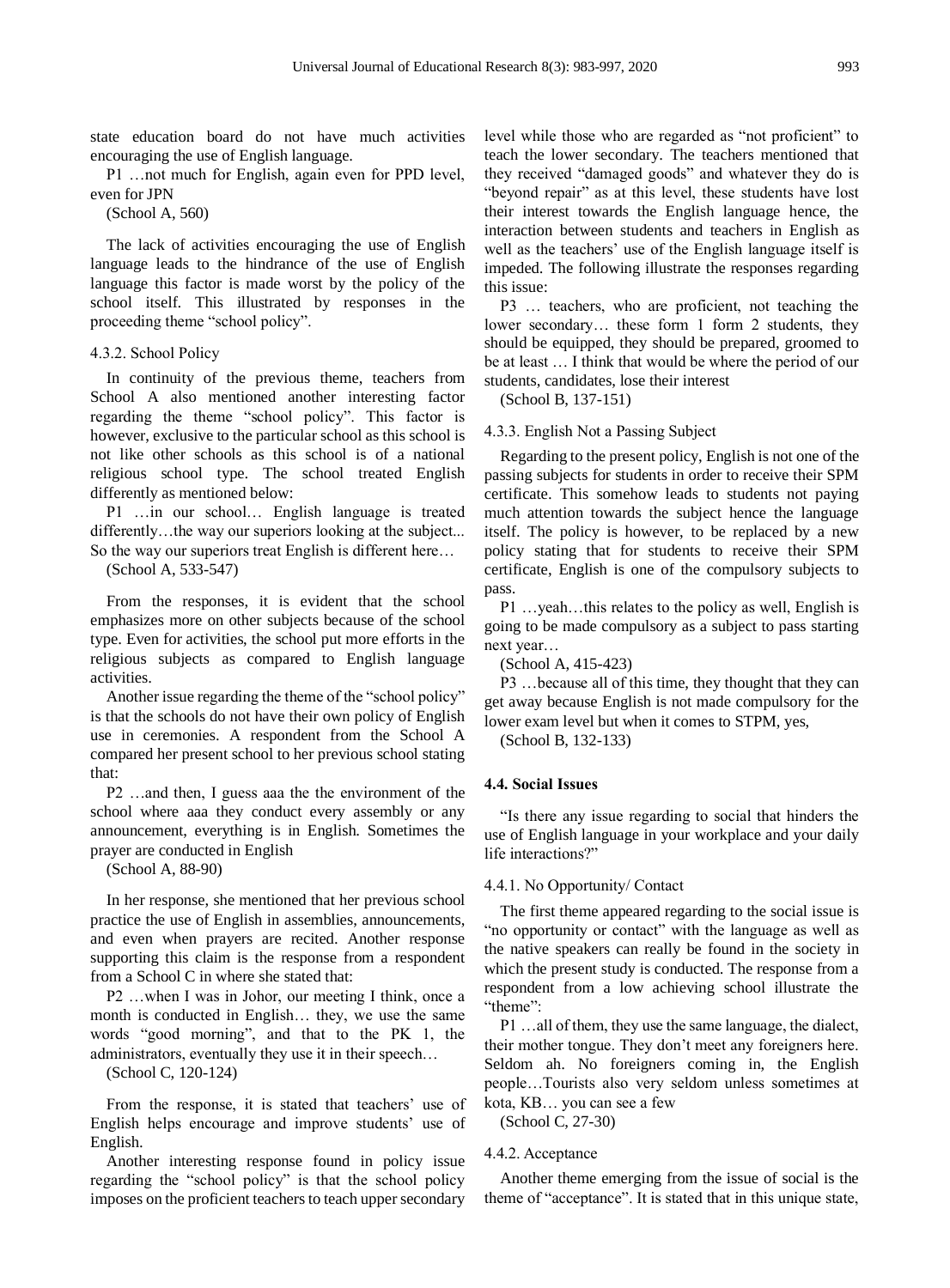the acceptance towards the English language is somehow towards the negative side. The responses from the interview are as the followings:

P1 …Hinder? The environment lah…seldom heard here people speak in English here in Kelantan. Not the same to west coast. You want to speak in English, they can't understand and there won't be a respond

(School C,11-15)

The response above mentioned that when English is used, due to the insufficient repertoire in the English language, there would not be any response from the other part you are talking to. Therefore, it can be said that the society do not accept the English language and the speaker.

The issue mentioned above is in relation to how the society studied treat the English language. Even though the English language is supposedly considered the second language of Malaysians, in this unique state, English is treated as a foreign language. This is illustrated below:

P1 …it goes back to their environment. You know, in Kelantan, English is not even the second language, it's a foreign language

(School B, 104-106)

Another issue befalling into this theme is how the society treats the English language users that discourages them from using English. The response below illustrate the society through the example of what has happened in a class.

P2 …yeah, whenever she tried to talk to me in English, I could see that some of the friends at the back giving her that kind of look.

(School A, 288-292)

In order to be accepted by the society itself, even though they are proficient in English, they always found themselves to revert to Malay when it comes to communicating in Kelantan.

P1 …attending courses, we can just switch and use English easily like…But when you return to your state, it's always special and I'll use the cue or the word to be accepted

(School A, 43-47)

## 4.4.3. Environment

The theme "environment" explains the previous theme in which the "acceptance" also depends on the environment. This term is also closely related to the society's repertoire preference and repertoire. These has influence on one another and they are going in cycle as repertoire or "proficiency" here is influenced by "use" and "use" is influenced by "preference" while "preference" itself is influenced by "acceptance". Going back when it all started, "acceptance" itself is influenced by "proficiency".

The following response illustrates the language preference of the people or the society in the district:

P2 … the situation in Machang, they prefer, they are comfortable using their own dialect instead of using English…

(School C, 50-65)

The following response records the confession by a Kelantan born teacher confirming the language preference in speaking:

P3 …I was born in Kelantan, and what I can see that we Kelantanese… speaking wise is a bit…we didn't use much English in Kelantan but maybe in term of writing, we can write well because maybe Kelantanese people is, tend to read more books than speak the language...

(School C, 76-79)

From the response, it is found that English is not used in daily interactions with others when it comes to speaking but in terms of writing and reading the respondent mentioned that they can write and read well.

Another issue falling into the "environment" them under social issues is recorded to be the hustle to provide more explanation when using English as the surrounding people just cannot understand what is said. This illustrates the society's proficiency in English and due to this, the respondent reported that she is feeing discouraged to use English in the society. The response is illustrated below:

P1 … it's tiring to speak English because you know, when you speak English, you have to explain because people cannot follow you. I'm not just talking about speaking English in classroom, I'm talking about speaking English…

(School B, 40-44)

## 4.4.4. Tendency to Revert to L1

Another theme that emerged when asked about social issues is the "tendency to revert to L1". The response below illustrated how a bank personnel used the English language in treating customers.

P2 …I called one of the banks here in Kelantan…that person was trying to speak in English…he said, "Hello, may I help you?"…when I answered, "can I speak to the particular person?"… "kejap,"(wait,) he switched back to Malay…

(School A, 475- 481)

From the response, it is stated that even though the bank personnel started the conversation in English, he then suddenly reverted back to Malay when the respondent responded in English.

## 4.4.5. Bias Thinking

"Bias thinking" towards the west is one of the themes emerging from the interview which is related to the social issue. One of the respondents mentioned that in relation to religion and what is happening around the globe, the society somehow have a negative perception and treated the English language negatively.

P1 …see, today la it's also something with religion, contradict with religion lah, you see, outside there always got conflict outside eh, the west and the east, with the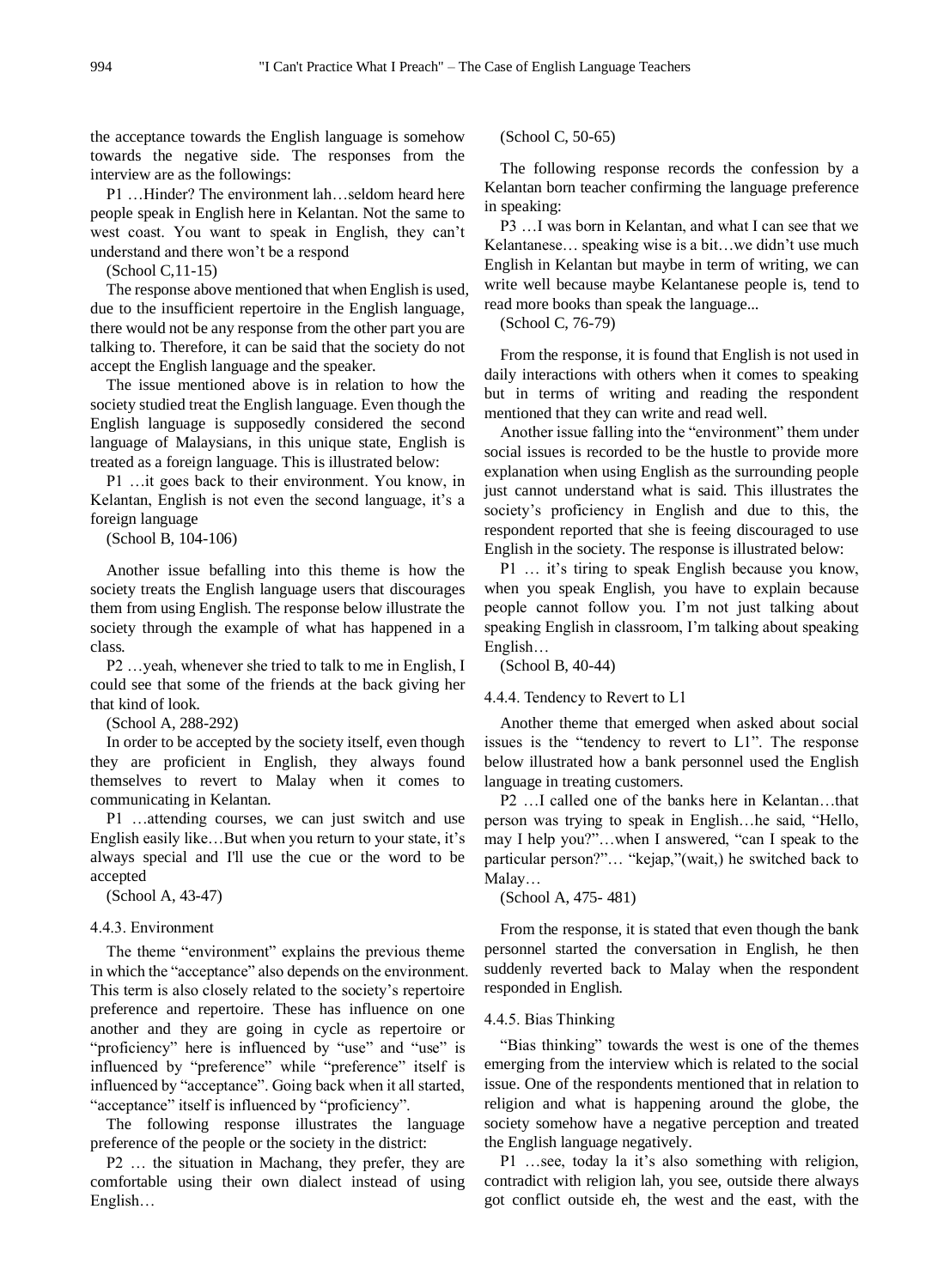middle east, then, this language, and then it must be their belief or …

(School C,111-114)

From the analysis, it is revealed that most of the factors hindering the use of English language in teachers' workplace and daily lives are related to the Ethnolinguistic Vitality Theory proposed by Giles et al.[25]. As can be seen from the 15 themes emerging from the interviews with teachers from the three types of school, 8 themes are related to the Ethnolinguistic Vitality Theory by Giles et al.[25]. Other remaining 7 themes are found to be not related to the theory. However, from the responses given by the teachers, it is revealed that 28 responses are from the themes related to the Ethnolinguistic Vitality Theory by Giles et al.[25] while 17 responses are found to be unrelated to this theory. From the number of the responses, it can be concluded that most of the factors hindering the use of English language in teachers; workplace and daily lives are stemmed from factors related to the Ethnolinguistic Vitality Theory by Giles et al.[25].

The analysis done in answering the research question provides 15 themes or factors that hinder the teachers' English language use in workplace and daily lives. These factors emerge from four contributing causes which are teachers themselves, students, policy, and social. Some factors are interrelated to each other and responses are mostly found in themes related to the Ethnolinguistic Vitality Theory proposed by Giles et al.[25].

# **5. Discussion**

From the analysis, it is revealed that 28 responses are from the themes related to Ethnolinguistic Vitality Theory while 17 responses are found to be unrelated to this theory. From the number of the responses, it can be concluded that most of the factors hindering the use of English language in teachers' workplace and daily lives are stemmed from factors related to the Ethnolinguistic Vitality Theory by Giles et al.<sup>[25]</sup>.

Most of the themes found in teachers' and students' issue and social issue are closely related to the theory of Ethnolinguistic Vitality in which it describes group's action performed collectively which displays distinctive features that separate them with other groups. This action represents identity marker. Under this theory, Yağmur and Ehala[27] mentioned that the level of Ethnolinguistic Vitality (EV) determines the vulnerability of a language belonging to a group to attrition. They mentioned that high EV group maintain their language and distinctive cultural traits in multilingual settings. Low EV group language however, as opposed to the high level EV group language, is prone to face language attrition or being replaced by the mainstream language as minimal maintenance of language use is practiced by the group member.

# **5.1. Implications**

The discussed factors should be taken into consideration as they contribute to the hindrance of the use of the English language hence leading to the English language attrition. The study found that the society itself and the policy have their part in contributing to the English language attrition as they are both found to impede the use of the English language. From the findings of the present study, there are implications in the formulation of the education and social policy for teachers and the society with regards to the use of the English language.

#### 5.1.1. Policy Maker and School Administrator

The need to address the use of English language is crucial as the ranking of the 1st place in the proficiency index of English language published does not meet the reality in which not even 30% of the 61,000 English teachers in Malaysia met the minimum standard of the Cambridge Placement Test as they were tested[7],[8]. The findings of the study revealed that instead of factors caused by social, which is not in ones' control, policy also plays an important role in encouraging the use of English language in schools and not too surprisingly, in the society as well.

It is crucial that policy makers formulate a policy that encourages and emphasize more on the English language as it is found that the English teachers themselves are facing a hard time practicing the English language and due to this, attrition could happen hence affecting teachers' own proficiency in English. This could be a virus in the field of English language teaching and learning as it is against one of the teachers' role of "providing students as many opportunities as possible for input, output, interaction and negotiation of meaning in the target language."[2].

The findings from the interview also stated that by having the administrators and teachers using English, the improvement in students' proficiency is also observable that it helps in certain ways. Therefore, it is crucial for the school administrators to have a policy in which English is to be used in certain school ceremonies. Most of the respondents kept on comparing their previous school to the present stating that the later does not provide such opportunities to them. This is positive to the improvement in English language proficiency as it creates the "English" environment which is not available for the Kelantanese, or to be precise the society dwelling in the district of Machang itself as stated in the interview responses.

#### 5.1.2. English Language Teachers

To ensure the maintenance of the English language, teachers have to take their own initiative in maintaining their English language use as the study reveals most of the factors contributing to the impeding of the English language use is out of their control. The study found out even the attitude of the teachers towards the English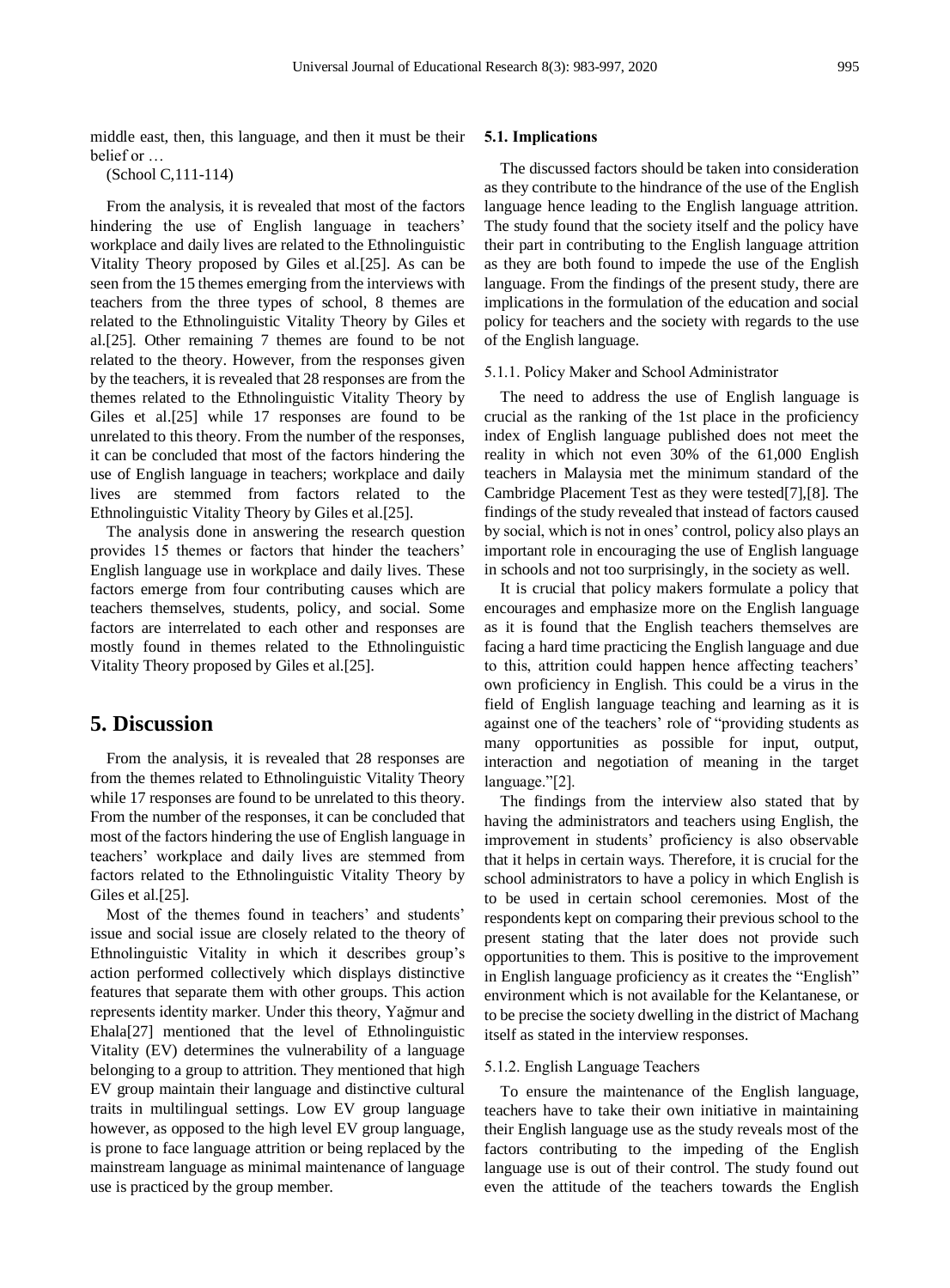language is positive, however, due to several factors such as factors related to the society as illustrated in the EVT by Giles et al.[25], their use of English is limited thus impeding their English language maintenance. Teachers have to be aware of these factors and take proper measurement as to increase their own use of the English language among themselves and create as much opportunity for the use of English language.

# **6. Conclusions**

The research studies factors leading to the English language attrition among English language teachers in the satte of Kelantan, Malaysia. One of the most prominent factors is the disuse of the language itself (the English language). The phenomenon can be seen as a threat to teachers or instructors of the language as the quality of their instructions can be deemed questionable should they experience the phenomenon as they should provide as much opportunities to their students to be in contact with the language taught[2]. Due to the uniqueness of the state of Kelantan for its prevalent EV[121],[13],[14], the research was conducted as it was discussed earlier that high EV groups maintain their language and distinctive cultural traits in multilingual settings. This is considered a threat to the minority language, in this case, the English language (as it is not widely used in this setting).

The findings discuss the factors impeding the use of English language in the teachers' workplace and daily lives. Several factors were presented in which they are related to self-competency (attitude, proficiency, and interest), social (acceptance, environment, and contact), and policy (school and education board policies). These factors however, can only be overcome through the implementation of the right policy (a policy that encourages the use of the English language at workplace e.g. in ceremonies, meetings, or even better, in the whole instruction for selected subjects) as well as initiatives by the teachers themselves. Teachers should be more aware of and create more opportunities among themselves and with students to use the English language. This describes that crucial measures are to be taken in overcoming the discouraging use of the English language hence preventing the English language attrition.

# **REFERENCES**

- [1] Schmid, M. S. Defining language attrition, Babylonia, 2(8), 9-12, 2008.
- [2] Wilkerson, C. Instructors' use of English in the modern language classroom, Foreign Language Annals, 41(2), 310-320, 2008.
- [3] Bardovi-Harlig, K., & Stringer, D. Variables in second language attrition: Advancing the state of the art, Studies in

Second Language Acquisition, 32(1), 1-45, 2010.

- [4] Meguro, K., Senaha, M. L., Caramelli, P., Ishizaki, J., CHUBACCI, R. Y., Meguro, M., & Yamadori, A. Language deterioration in four Japanese–Portuguese bilingual patients with Alzheimer's disease: a trans ‐ cultural study of Japanese elderly immigrants in Brazil, Psychogeriatrics, 3(2), 63-68, 2003.
- [5] Miyaoka, O. My two endangered languages Japanese and Alaskan Yupik, In Stark C. (Ed.), Globalization & Languages: Building on Our Rich Heritage, United Nations: Educational, France, 2009, 111-113.
- [6] EF English Proficiency Index. 3rd Edition, Online available from https://www.ef.com/\_\_/~/media/efcom/epi/2014/full-report s/ef-epi-2013-report-master-new.pdf
- [7] Enhancing English Teacher Language Proficiency: The Malaysian Experience, Online available fromhttps://www.britishcouncil.or.th/sites/default/files/dr.r anjit.pdf
- [8] Jalleh, J. Majority of teachers not proficient in English, The Star, 2012, September 26.
- [9] Ahmad Rodzi, T. H. Pro-ELT naik taraf kerjaya guru, Berita Harian, p. 5, 2013, July 26.
- [10] Alharthi, T. The Impact of Attrition on Vocabulary Knowledge among Saudi Teachers, English language teaching, 7(4), 111-118, 2014.
- [11] Abbasian, R., & Khajavi, Y. Lexical Attrition of General and Special English Words after Years of Non-Exposure: The Case of Iranian Teachers, English Language Teaching, 3(3), 47-53, 2010.
- [12] Zuraidah, M.D. Language-dialect code-switching: Kelantanese in a multilingual context, Multilingua, 22(1), 21-40, 2003.
- [13] Teo Kok Seong. Asimilasi dialek Melayu Kelantan dan dialek Thai Kelantan dalam bahasa Cina Peranakan Kelantan, Jurnal Bahasa 5, 5(1), 68-82, 2005.
- [14] Holmes, J. An Introduction to Sociolinguistics, Pearson Education Limited, Essex, 2008, 113.
- [15] Schmid, M. S., & Mehotcheva, T. Foreign language attrition, Dutch Journal of Applied Linguistics, 1(1), 102-124, 2012.
- [16] Köpke, B. & Schmid, M. S. Language Attrition: The Next Phase, In Schmid, M. S., Köpke, B., Keijzer, M., & Weilemar, L. (Eds.), First language attrition: Interdisciplinary perspectives on methodological issues, John Benjamins Publishing, Philadelphia, 2004, 5-35.
- [17] Paradis, M. L1 attrition features predicted by a neurolinguistic theory of bilingualism, In Köpke, B., Schmid, M. S., Keijzer, M., & Dostert, S. (Eds.), Language attrition: Theoretical perspectives, John Benjamins Publishing, Philadelphia, 2007, 121-133.
- [18] Paradis, M. On the representation of two languages in one brain, Language Sciences, 7(1), 1-39, 1985.
- [19] Gardner, R. C. & Lambert, W. E. Attitudes and motivation in second-language learning, Newbury House Publishers, Rowley, 1972.